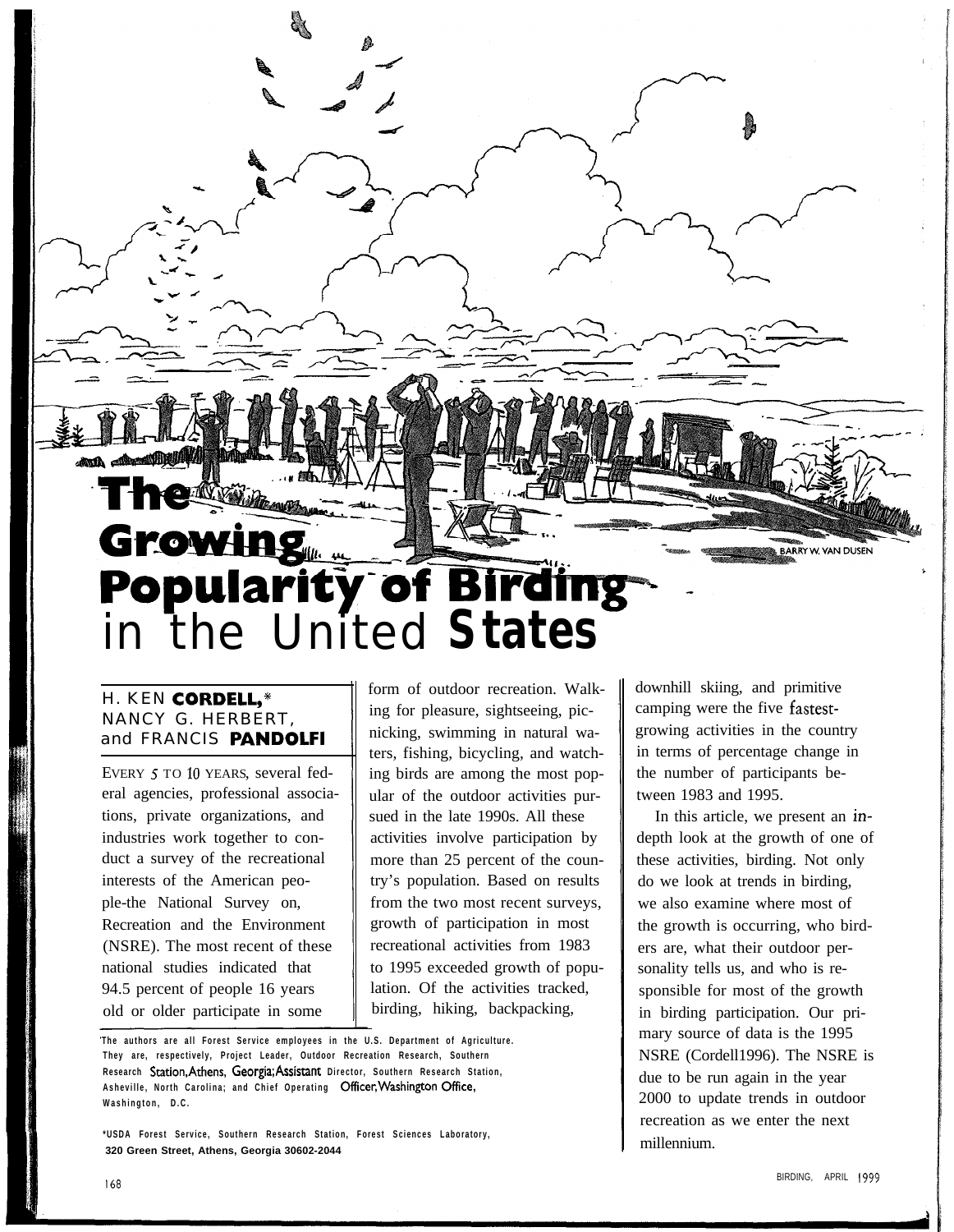#### The National Growth Trend

Measured in millions of persons reporting participation, the eight most popular activities in rank order in 1983 were: walking for pleasure, picnicking, sightseeing, fishing, bicycling and swimming in natural waters (these two tied for fifth most popular), motor boating, developed camping, and day hiking. Thirteen years later, in 199.5, the order of the most popular activities shifted somewhat and some new activities made it to the list. Walking for pleasure remained as the number one activity, sightseeing moved up to second from third place in 1983, picnicking fell from second in 1983 to third in 1995, swimming in natural waters moved from fifth up to fourth, fishing fell from fourth to fifth, bicycling fell from fifth to sixth, birding (not even among the top eight in 1983) entered as seventh, and day hiking remained eighth. Not only is birding growing the fastest of all outdoor recreation activities tracked between the 1980s and the 199Os, it is moving toward attaining the status as one of American's most favored activities.

The growth between 1983 and 1995 in both percentage of the population (of 16 and older persons) and millions of people participating in birding has been dramatic (Figure 1). We use the term "birding" here to include all kinds of birdwatching regardless of the level of skill or dedication to the activity (We describe "enthusiasts," those who come closest to the ABA-member profile, later in this article.) As we defined it, a

person could report having participated in birding if she or he participated at least once during the preceding 12 months covered by each of the two surveys, either at home or at some other location. From just over 21 million in 1983, the number of people 16 or older who reported that they participated in birding grew to over 54 million in 1995. This meant that the percentage of the population that reported participating in birding *tigure I. Birding on all levels*<br>grew significantly in the thirteen years more than doubled in just 13 years, going from 12 percent in

All of us have differing perspectives about trends in the various regions of the country Usually, those perceptions are greatly influenced by where we grew up. The author listed first on this article is from the South (North Carolina}, the second is from the West Coast (California), and the third is from the Northeast (Connecticut). Regardless of the regional diversity of our roots, however, none of us could have guessed that the region with the largest and most rapid growth in birding participation would be the South. Of the national increase of almost 33 million persons newly reporting they had participated in birding, almost 40 percent of that growth, an increase of 13.1 million, occurred in the South. The growth in millions of people participating in birding was nearly the same in the other three regions at between six and seven million additional participants each (Figure 2). But in terms of percentage growth, the regions were quite different, with the Midwest growing slowest (93 percent), the Northeast growing



**between 1982 and 1995. In 1982, 2 1.2 million Americans** *(ages* **I6 or older)** 1983 to 27 percent in 1995. *were* **estimated to be at least casual birders.** to 54.1 million or 27 percent.



**Figure 2.** *From I982 to 1995, the South* **showed** *the* **greatest prowth in birding** at **267 percent (40 percent of the total U.S. growth in birding). The increase in the number of birders in the Midwest,** *Northeast,* **and West** was **6**  $\cdot$  **7** million people each, although, *using* **percentages, the Midwest** *increased only 93 percent,* **compared** *to* **the Northeast at 139 percent and the West at 148** *percent.*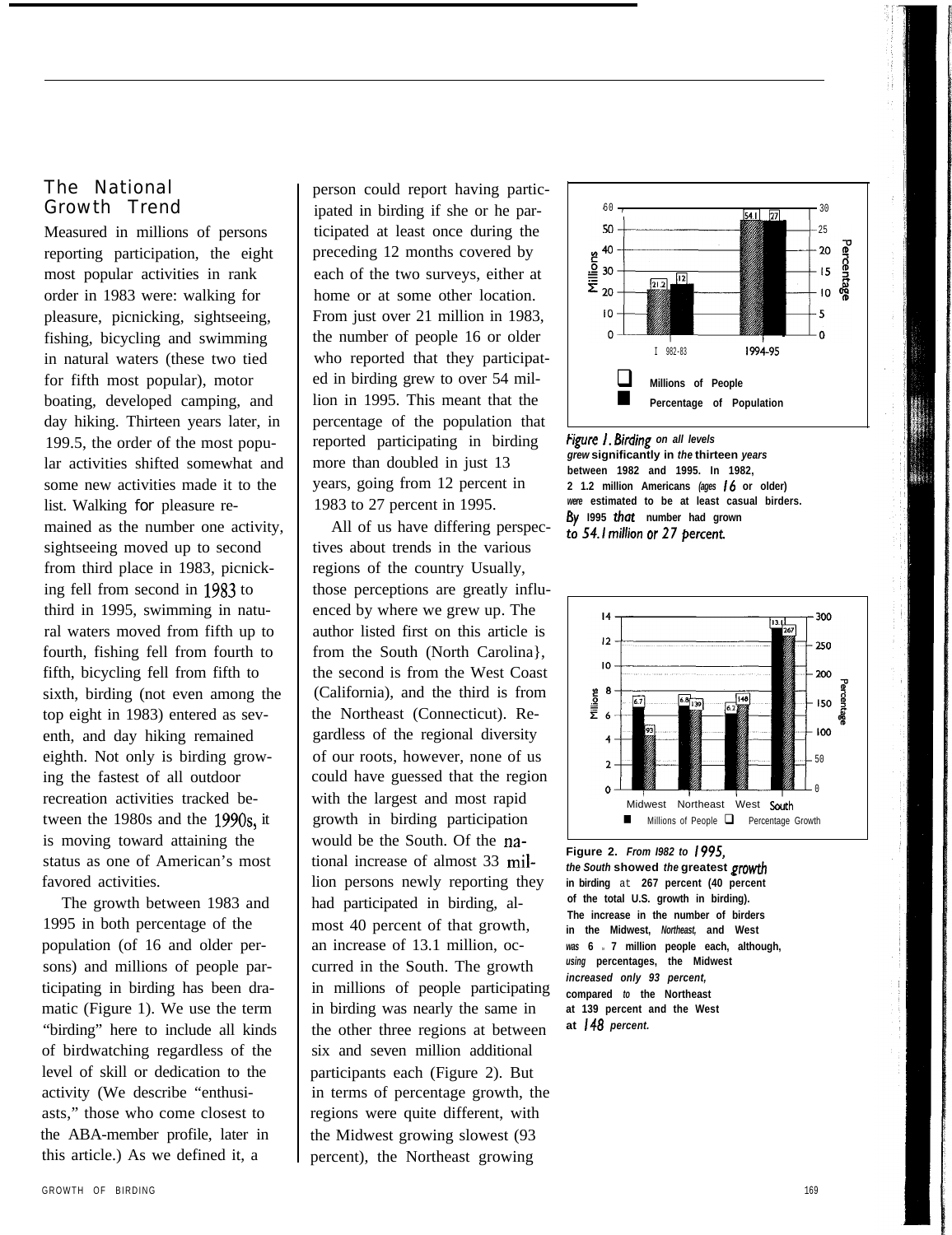# national study on birders



**figure 3.Although** the number of people **participating in birding dramatically increased between I982 and 1995, the averoge number of days per year per birder showed a decrease from 1982.** *This decrease was a reflection of the large* **number ofnew birders.The number** of people who birded  $3$  to  $10$  days annually **(new birders) tripled, while the number of people who birded** *II to 25 days* **per year remained about constant.**

next slowest (139 percent), and the West growing second fastest at 148 percent (the West as defined here extends generally from the Rockies to the Pacific Coast).

While the number of people reporting they participated in birding seemed to explode in the 13 years between 1983 and 1995, the average number of days per year a person participated in birding showed a dramatic shift of a different sort. In 1983, 42 percent of birders (8.8 million) put in more than 25 days per year (a day equals participation for any amount of time on a given day), while only 15 percent (3.2 million) participated just one to two days per year (Figure 3). By 1995, that pattern of participation had reversed itself to the point that nearly half the birders participated just one to two days per year (15.4 million) while only 13 percent participated on more than 25 days per year (7.0 million). This shift was not so much an actual loss in the number of birders who put in more than 25 days a year, as it was a reflection of the very rapid rise in the number of persons new to birding who participate just a few times per year. The number participating 3 to 10 days annually almost tripled while the

number participating 11 to 25 days per year remained about constant between 1983 and 1995.

#### Who Are the Birders and Has Their Composition C hanged2

As a first cut at understanding who birders are, we compared those who reported participating in birding in the 1995 survey with those who did not participate. This comparison revealed that higher percentages of birders than non-birders are female (56 versus 51 percent), are between the ages of 40 and 59 (34 versus 25 percent), are college educated (34 versus 26 percent), are white (86 versus 80 percent), are from 2-person households (37 versus 29 percent), are retired (45 versus 39 percent) and are homemakers (49 versus 39 percent). On the other hand, smaller percentages of birders than non-birders are between 16 and 24 years old (10 versus 20 percent), have less than a high school education (8 versus 15 percent), and are unemployed (10 versus 26 percent).

Growth in numbers of participants in birding was split among various demographic groups. As shown, the majority of growth was by females, 25 to 59 years old, persons with a high school diploma (followed by persons with college education), Caucasians, and people earning \$50,000 or more per year (Figure 4). Across these groups accounting for the majority of growth, the greatest percentage increase in participants came from one- to two-person households with two to three vehicles, living in urban counties.

Coincidentally, demographics here correspond with a Baby Boom generation coming of age, a bulge in the population seeking increased leisure activities.

#### Where Birders Fit Among Outdoor "Recreation Personalities"

Our 1995 NSRE asked over 17,000 people throughout the U.S. abour their involvement in over 80 outdoor activities. We ran an analysis across all respondents to see if different groups of people emerged showing different patterns in their choices among the  $80+$  activities we tracked. Different groups thus identified were referred to as "recreation personalities." Once identified, we then looked to see where birding fit as an activity of choice among these recreation personalities.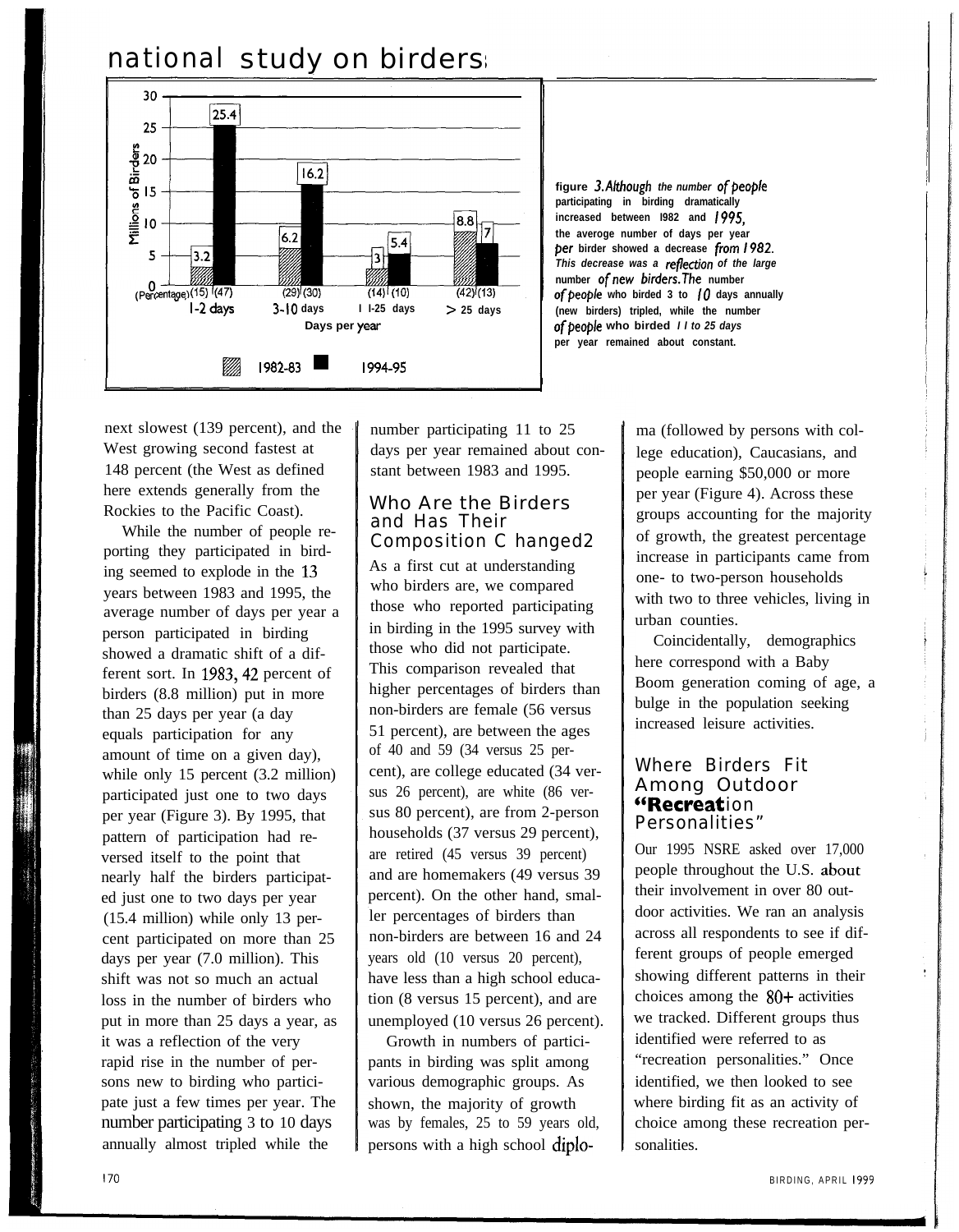| Demographic<br>Group                                   | <b>Millions</b> | Change<br>Percentage | <b>Proportion</b><br>of Growth |
|--------------------------------------------------------|-----------------|----------------------|--------------------------------|
| Male                                                   | 14.2            | 149.5                | 43%                            |
| Female                                                 | 18.7            | 159.8                | 57%                            |
| l 6-24                                                 | 1.0             | 21.3                 | 3%                             |
| 25-39                                                  | 11.I            | 185.4                | 34%                            |
| 40-59                                                  | 12.9            | 226.3                | 39%                            |
| 60+                                                    | 7.9             | 82.4                 | 24%                            |
| <hs< th=""><td>1.3</td><td>46.4</td><td>4 %</td></hs<> | 1.3             | 46.4                 | 4 %                            |
| HS Diploma                                             | 18.5            | 145.7                | 56%                            |
| College                                                | 13.0            | 228.1                | 40%                            |
| Caucasian                                              | 26.3            | 128.9                | 88%                            |
| African-American                                       | 3.7             | 4625                 | 12%                            |
| $<$ \$25,000                                           | $-1.6$          | $-12.6$              | -6%                            |
| \$25-\$49,000                                          | 10.4            | 152.9                | 32%                            |
| \$50.000+                                              | 24.0            | 1,263.2              | 74%                            |

**Figure 4. The majority of growth in birding was by females, people between 25 and 59, high school graduates with no college, Caucasians, and high income earners.**

Seven recreation personalities were identified. They included:

The Sports Hogs The Fitness Buffs The Nature Lovers The Outdoor Avids The King Fishers The Passives The Do Nothings

The Sports Hogs are those who are active in individual and team sports, participate in winter sports, attend sports events, and who boat and swim. The Fitness Buffs are those who run, walk, bike, and swim (none hunt or fish). Nature Lovers like to walk, go birding, watch wildlife, fish, engage in outdoor photography, and go outdoors for other nature study Outdoor Avids chose fishing, hunting, camping, boating, walking, hiking, viewing/learning activities, and going birding. This group, in fact, was into most of the 80 activities we asked about. The King Fishers attend family gatherings, go to the beach, and especially, they fish. The Passives don't participate in many activities, particularly the physically challenging ones, but when they do recreate, they tend toward family gatherings, walking, sightseeing, and going to the beach. The

Do Nothings are not very active in outdoor activities at all and include a number of the elderly among their ranks.

Birding was a prominent pursuit among just two of the seven outdoor recreation personalitiesthe Outdoor Avids and the Nature Lovers. Yet, even though these personalities share birding as an activity of choice, they are in other ways very different. The Outdoor Avids are mostly middle-aged, Caucasian, and male with a college education and relatively high incomes. They live in two-person households with no kids and they like to attend family events out of doors, attend sports, visit historic sites and watch wildlife. They also are very active in camping, hunting and fishing. In addition, 65 percent of Outdoor Avids are into birding. Nature Lovers, on the other hand, are mostly well-off, highly-educated, older women who live in small households with no kids and who like to picnic, walk, sightsee, visit nature centers and watch wildlife. Seventy-four percent of Nature Lovers are birders; few of them hunt or fish. Birding was not a prominent activity among the other five outdoor personalities. GEORGES DREMEAUX

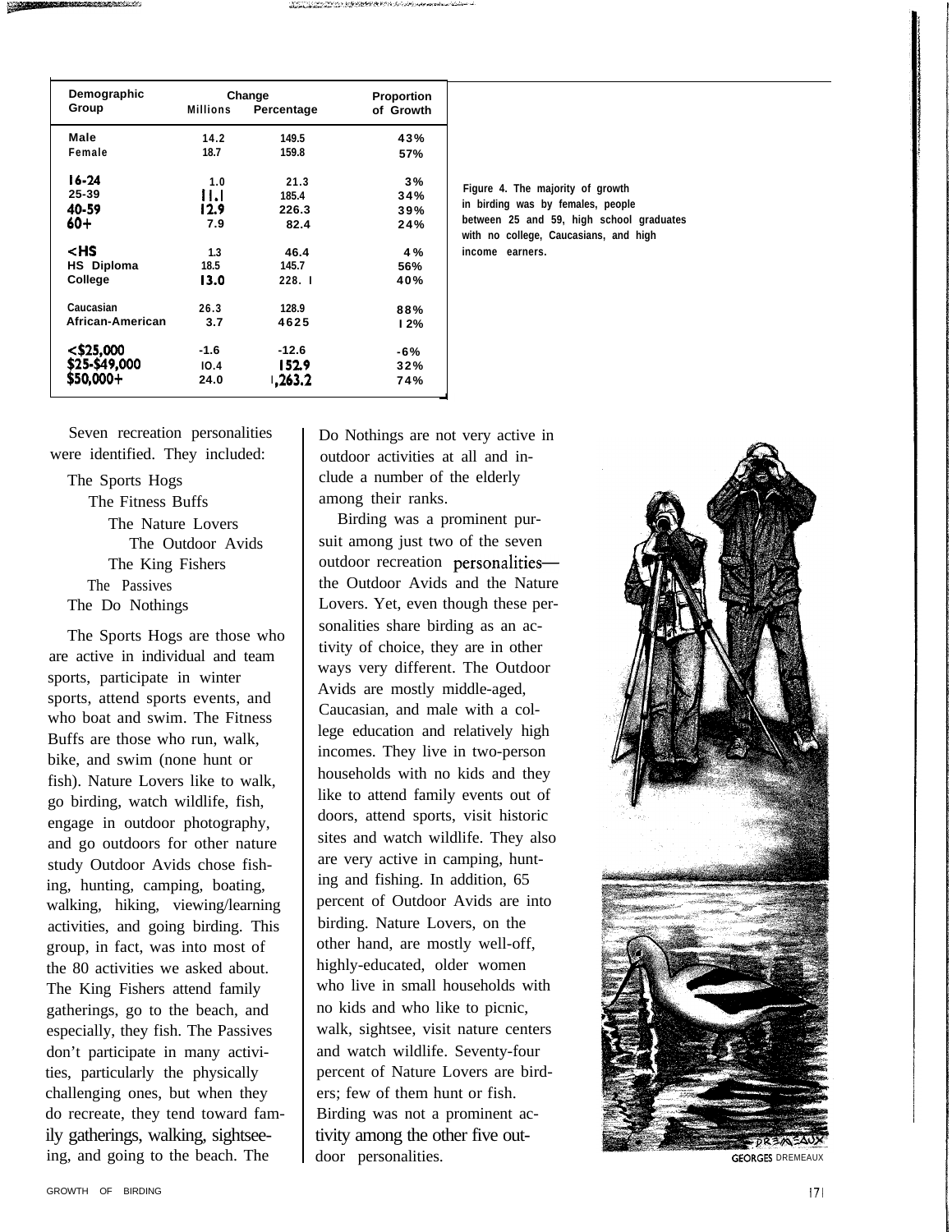# national study on birders



*figure* **5. On overage more birders ore active in a variety ofoutdoor recreational** *activities* **than non-birders.The dark solid bar in** *the* **illustration indicates** *the* **percentage of non-birders who participate** *in* **each** *ofthe* **/2 activities listed. The striped bar is the percentage ofbirders who participate in the activities listed.**

## More About Birders

As is true of practically anyone who favors one particular recreational activity, most also enjoy the outdoors by participating in other activities. When the percentages of people who reported participating in birding in the 1995 survey were compared with those who reported they did not participate in birding (i.e., non-birders), we concluded that in general a much higher percentage of birders are active in a variety of other outdoor recreation pursuits as compared to people who do not bird (Figure 5). Our focus was on identifying other outdoor activities in which more than half of all birders reported participation. Across all 12 activities, much higher percentages of birders than non-birders participated. For example, 61 percent of non-birders walk and 57 percent visit beaches, but 90 percent and 84 percent, respectively, of birders participate in these two activities. Comparisons across the other 10 activities reveals a similar pattern of greater participation by birders. That pattern is particularly noticeable for wildlife viewing and aquatic nature study (appreciating and studying natural features, plants and animals at water sites) where the percentages of birders participating is two to three times higher than the percentages of nonbirders.

Looking further at the recreation participation patterns of birders, we examined in more detail which outdoor activities birders chose in addition to birding. The additional outdoor activities birders identified were listed separately by the percentage reporting participation (Figure 6). The first list shows the less favored activities in which fewer then 33 percent of birders participated. This list includes a number of active sports, both land and waterbased, competitive as well as nature-based, and includes hunting, which is not on either of the other two lists. None of the activities in this first list focuses on viewing and learning about wildlife, nature or history The second list in the illustration below shows additional activities in which 33 to 45 percent of birders participate. In this list there are many more passive activities like picnicking, outdoor family gatherings, outdoor concerts, sightseeing, and yard games. Also included are a number of trail-use activities, such as horseback riding, hiking, backpacking, and snowmobiling. In the third list, including the activities in which 45 percent or more of

birders participate, an interesting list of the five activities most favored by birders is shown. Three of these are nature-appreciation/ nature-study activities; two are back-country adventure activities. It is not surprising that many birders share an interest in nature study activities and in outdoor activities that take them away from roads and developed recreation sites. Their outdoor personalities, as described earlier, prominently include nature study, and the activity of birding itself beckons people to out-of-the-way places where birds and their habitat are less disturbed and bird calls can more easily be heard.

#### Where Birding Takes Place

As reported earlier, participation in birding has risen from around 12 percent of Americans in 1983 to 27 percent in more recent years. Most Americans who enjoy birding do so at home (Figure 7). Almost 20 percent of Americans bird in environs at or near their homes. Another 4.6 percent (over nine million people) bird mostly at home, but also take a few trips away from home specifically for birding. The more dedicated birders take five or more trips each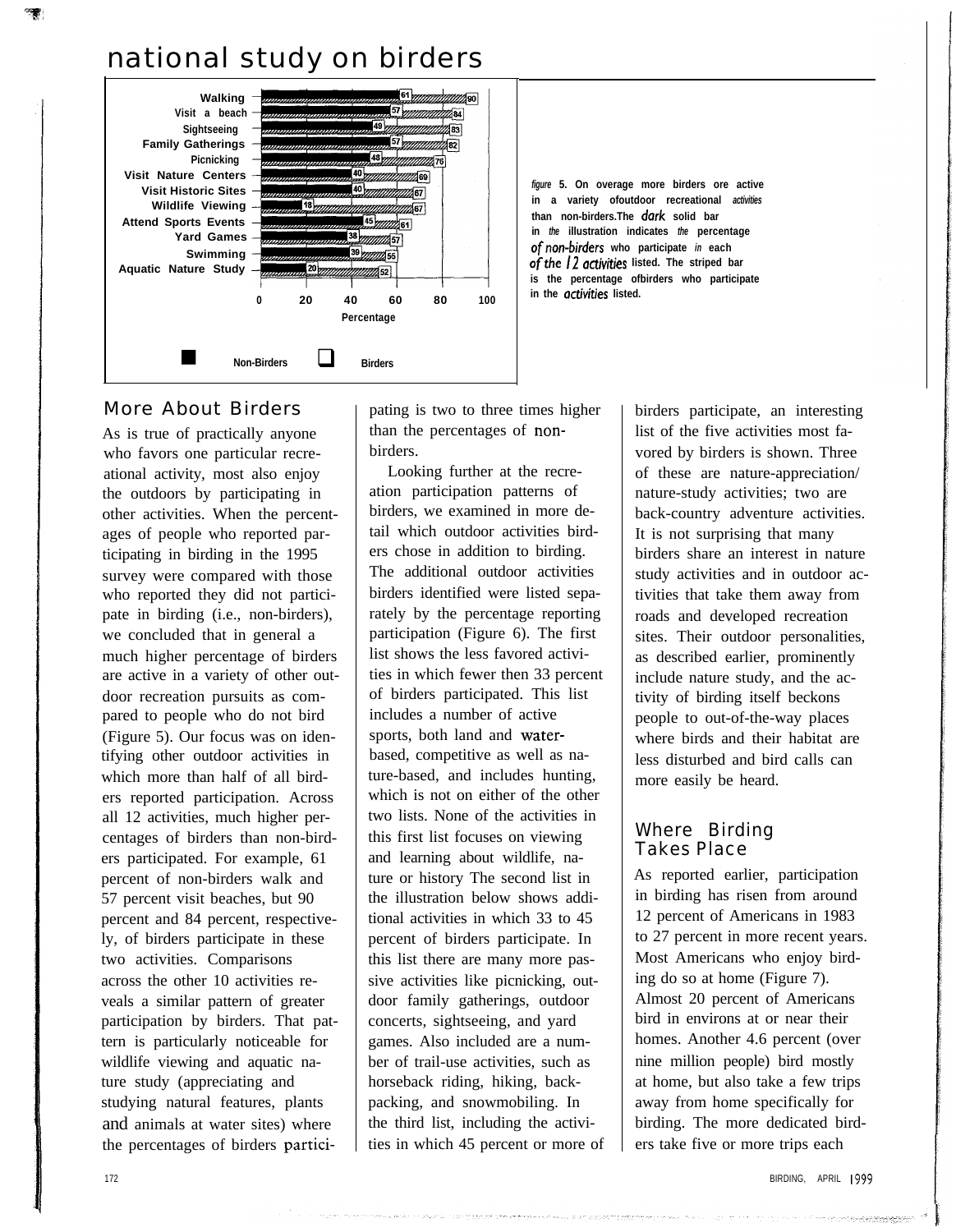| Fewer Than 33%                                                                                                                                                                                     | 33-45%                                                                                                                                                                                                                                                                                                                                                                                       | 45% or More                                                                              |                                                                                                                                                                                                                                         |
|----------------------------------------------------------------------------------------------------------------------------------------------------------------------------------------------------|----------------------------------------------------------------------------------------------------------------------------------------------------------------------------------------------------------------------------------------------------------------------------------------------------------------------------------------------------------------------------------------------|------------------------------------------------------------------------------------------|-----------------------------------------------------------------------------------------------------------------------------------------------------------------------------------------------------------------------------------------|
| Running/jogging<br>Golf<br>Tennis<br>Team Sports<br>soccer<br>Bike Touring<br>Rock Climbing<br>Hunting<br>Downhill Skiing<br>Water Skiing<br>Jet Skiing<br>Snowboarding<br>Rafting<br>Pod Swimming | Canoeing/Kayaking<br>Handball<br>Biking (any style)<br>Horseback Riding<br>Picnicking<br>Family Gatherings<br>Yard Games<br>Visiting Nature Centers<br>Attending Outdoor Concerts<br>visiting Historic Sites<br>Hiking<br><b>Backpacking</b><br>Developed Camping<br>Mountain Climbing<br>Ice Skating<br>Snowmobiling<br>Off-Road Driving<br>sightseeing<br>Fishing<br>Boating<br>Snorkeling | Wildlife Viewing<br>Fish Viewing<br>Cross-country Skiing<br>Orienteering<br>Nature Study | figure 6. In addition to the 12 activities<br>listed in Figure 5, birders participate<br>in a variety of other recreational activities,<br>which are listed as least (less than<br>33 percent) to most (45 percent or more)<br>popular. |

year from home for birding. This involves 2.9 percent of Americans, roughly six million people 16 or older. Among those who demonstrate their dedication to birding by taking five or more trips per year specifically for birding, however, some further differences emerge. Mainly, these differences show that a much higher percentage of dedicated birders are female (nearly 60 percent) and many fewer of them are under 25. For over 80 percent of birders, the greatest barrier to participating more, or even as much as they would like, is lack of time. Only one-third indicated lack of money as a significant barrier to participation.

## Birding Enthusiasts

As just noted, people involved in birding can differ a great deal in their level of dedication to the activity One measure of their level of dedication is the number of trips they take from home specifically to go birding. This obviously takes a bit more effort than looking outside to see "who" is at the feeder. But, perhaps an even better measure is the number of days during which one spends some time birding over the course of a year. Using birding days per year as a measure, we examined birders



|                               |                  | Number of Days/Year |      |
|-------------------------------|------------------|---------------------|------|
| Characteristics               | 1-5              | 6-50                | >50  |
| Ferrale                       | 52.9             | 53.6                | 62.2 |
| *Ago.                         |                  |                     |      |
| $Ib-24$                       | 18.7             | 8.6                 | 4.9  |
| $25 - 39$                     | 39.0             | -32.3               | 25.9 |
| 40-59                         | 30.4             | 36.I                | 35.9 |
| 60+                           | 12.0             | 23.0                | 33.3 |
| *Education                    |                  |                     |      |
| Finished HS                   | 5 b A            | 53A                 | 63.4 |
| 4+ Years College              | 34.7             | 39.3                | 30.5 |
| *Raco                         |                  |                     |      |
| Caucasian                     | 82.2             | 89.0                | 89.8 |
| African-American              | 9.9 <sub>•</sub> | 7.1                 | 7.6  |
| Othors                        | 7.8              | 3.9                 | 2.5  |
| Income                        |                  |                     |      |
| \$5,000-14.999                | 4.9              | 6.5                 | 6.1  |
| Ovor \$50,000                 | 46.7             | 49.9                | 49.6 |
| *Population d Resident County |                  |                     |      |
| Under 25,000                  | 6.9              | 6.4                 | 94   |
| 25,000-99,999                 | 20.1             | 22.0                | 28.6 |
| 100,000-999,999               | 53.1             | 52.8                | 47.8 |
| 1.000.000+                    | 19.9             | 18.8                | 14.2 |

by three levels of enthusiasm and looked for differences in demographic characteristics between these three levels (Figure 8). Those who participate least are the most numerous (participating one to five times per year), and those who participate most are the least



**Figure 8.** *There* **ore varying levels of birding participation among demographic groups, which we compared by the annual number of** *days* **of birding. Three levels ofparticipation were identified, I** *to 5* **times per** *year, 6 to 50 times per year,* **and over 50 times per year. Income was** *similar between the three groups,* **however, in** *the* **SO-or-more group (birding** *enthusiasts),there were higher percentages* **who are females and** *who are 60 years or older.*

numerous (participating more than 50 times per year). We call those who participate 50 or more times per year "birding enthusiasts." (Clearly, we are getting closer to those birders who fit the typical ABA-member profile.) In our studies we found that the demo-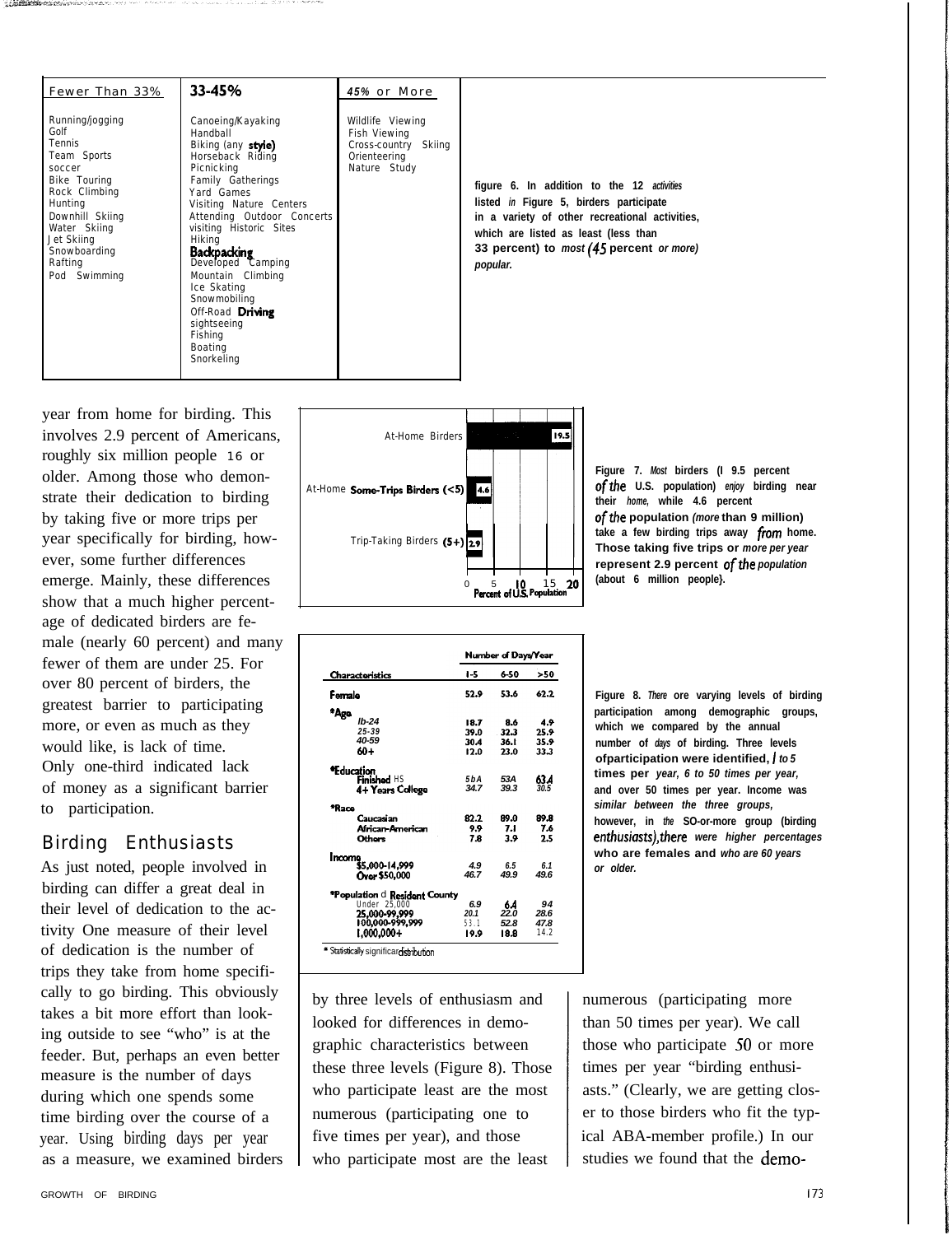# national study on birders

| Private:                                                            | 59.   %                            | Public:                                                                                                           | 40.9%                                           |
|---------------------------------------------------------------------|------------------------------------|-------------------------------------------------------------------------------------------------------------------|-------------------------------------------------|
| I and<br>Own<br>Someone Flse's<br>Resort<br>Reservoir/Lake<br>Other | 8.7<br>19.9<br>47.4<br>0.9<br>23.1 | Local/State Park<br>National Forest<br>National Park<br><b>NWPS</b><br>Reservoir/Lake<br>Other Waterside<br>Other | 45.6<br>7.5<br>7.0<br>3.5<br>6.4<br>6.1<br>15.8 |

**Figure 9. Birding enthusiasts** *take I 7.7* **trips per year in contrast to other birders who take 1.4 trips per year.The highest percentage (59. I) of enthusiasts bird** *in* **private areas with resort areas the** *most frequent* **destination. When** *enthusiasts bird in public areas,* **local or state parks are popular destinations.**

graphics of enthusiasts differ in some significant ways from other birders (Figure 8). A higher percentage are female; a much higher percentage are over 60 years of age; a higher percentage have finished high school but have not attended college (in fact, many fewer have attended college); and smaller percentages are African-American or other non-Caucasian races. There is hardly any difference in income between enthusiasts and other birders, but a significantly higher percentage live in less populated counties-counties with less than 100,000 people and especially counties of less than 25,000 population.

Similarities between this and other recent studies of birders are comforting to survey-takers and analysts. But even the differences between this and other studies of birders are of interest. These differences will be taken up under our Closing Remarks.

As it turns out, birding enthusiasts not only put in more days of bird watching than other birders, but they also take many more trips per year for birding. We have defined a birding trip as traveling more than 15 minutes from home specifically to view birds. Birding enthusiasts take on average 17.7 such trips from home per year

while other birders average only 1.4 trips per year. Often, birding enthusiasts take their birding trips alone. However, some also travel with others on their birding trips. Nearly three percent of birding trips by enthusiasts are taken with groups of 20 or more others. About 6.5 percent of enthusiasts' trips are taken with 10 or more others. Fifty-nine percent of birding trips for enthusiasts are to private areas while about 41 percent are to public areas (Figure 9).

Of those trips taken to private areas, almost 29 percent are either to their own land or to another person's land where the owner is usually someone they know. Just over 47 percent of birding trips to private areas are taken to a destination where there is a resort or similar overnight accommodations. Of trips taken to public areas, the most frequently reported destination is a local or state park or forest. The second most frequently reported destination is a national forest, followed closely by a national park. Of all trips by enthusiasts, over 87 percent are taken by car, truck, or van. Just over four percent of enthusiasts fly, almost three percent travel by bus, and about two percent travel by motorhome or camper.

## Closing Remarks

Baicich, Butcher, and Green (1998) pointed out the dramatic nature of the changes occurring in birding in the United States. They noted the growing numbers of residential bird feeders in the U.S., estimated at 63.1 million in 1991, and the tremendous growth in number of people participating in the Christmas Bird Counts. Other evidence of the growing interest in birding is in the rising number of birding specialty stores, bird magazines, and birding festivals (e.g., DeCray et al. 1999). The American Birding Association membership itself has gone up almost 60 percent since 1994 and 100 percent since early 1992 (ABA figures and Gabbard 1998).

Surveys of the population at large and at sites favored by birders to determine who is interested in birding have shown that while high incomes and high levels of education continue as dominating characteristics of birders (Kerlinger and Eubanks 1995, Eubanks, Kerlinger, and Payne 1993), other demographics of birders seem to be changing. Obviously, a large portion of the growth in birding as reported here is the result of new interest on the part of additional segments of society One obvious new segment, grow-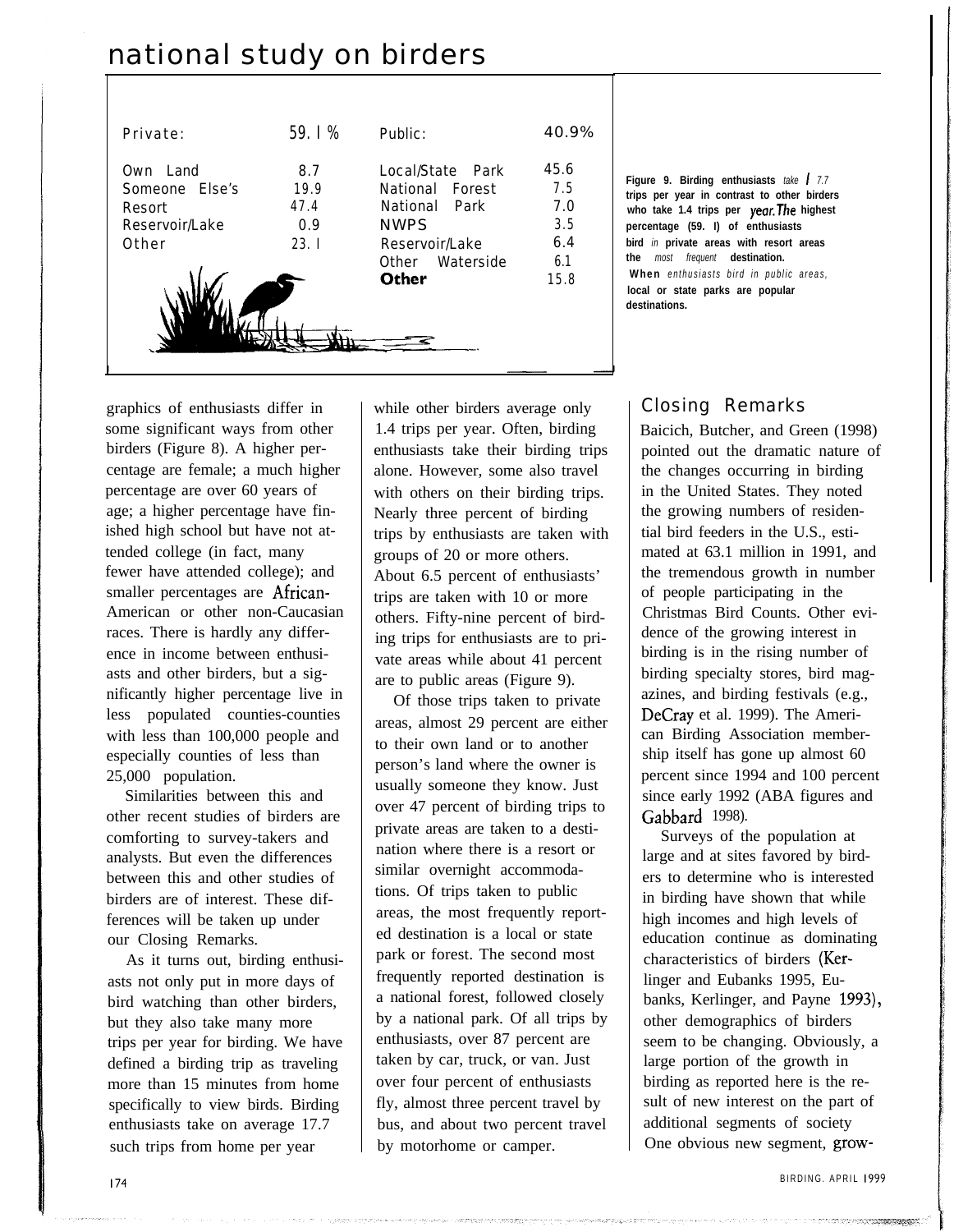#### The Profile of ABA Members Compared to NSRE Enthusiasts

| Profile<br>Characteristic | <b>ABA</b><br>Member | <b>NSRE</b><br><b>Enthusiasts</b> |
|---------------------------|----------------------|-----------------------------------|
| Male                      | 65%                  | 38%                               |
| under 40                  | 17%                  | 31%                               |
| 40 to 59                  | 52%                  | 36%                               |
| 60 and over               | 33%                  | 31%                               |
| with no college           | 20%                  | 70%                               |
| with college<br>degree    | 80%                  | 30%                               |
| carning over<br>\$50,000  | 67%                  | 50%                               |
| birding 50 days+          | 39%                  | 32%                               |

When the characteristics of ABA members (as profiled in the last ABA membership survey taken in 1994) are compared to those of NSRE enthusiasts (surveyed in 1995), we see some differences. Interestingly ABA members include much higher percentages who are male, between the ages of 40 and 59, college educated, and who earn over \$50,000 per year: Educational attainment is one of the biggest differences between the typical ABA member and the "birding enthusiast" as we have described them in this article (i.e., birders who bird 50 or more days per year).

ing fast in interest and participation, is women. A comparison of ABA membership profiles between 1975 and 1994 showed the percentage of members who are women went from 22 percent in 1975 to 26 percent in 1989 and emerged at 35 percent in 1994 (Bartels 1994).

Our 1995 NSRE shows that nationwide, among all people who participate in some way in birding, 56 percent are female. The survey and analysis also showed that people who participate in birding belong to one of two recreation personalities. The first is the Outdoor Avids who are mostly males with high incomes and college educations. This profile fits well the historic profile of ABA members and profiles from other surveys, such as Wiedner and Kerlinger's survey of participants in the Christmas Bird Count in 1988. The second personality is the Nature Lovers among whom many more are female. While we didn't ask about membership in birding or other outdoor associations, one might safely speculate that the strong growth in ABA membership on the part of women points to a membership that will increasingly include members who not only like to go birding, but who also like to go picnicking, walking, sightseeing, visiting nature centers, and watching wildlife of a number of species.

It will be interesting to see if the next ABA membership survey shows an infusion of "mostly well-off, highly educated, older women who live in small households with no kids." We might also speculate that there will be growing numbers of younger birders in future years as compared to past decades. More and more birding seems to be an activity of choice across a wider cross-section of American society

If there are similarities between the NSRE data and other studies of enthusiastic birders-such as a rough gender balance (as compared to, say, another popular outdoor activity, fishing), fairly high incomes, and number of trips per year-there also are differences. For example, education levels seem slightly lower and minority participation seems higher among NSRE enthusiasts. (For other differences concerning ABA Member profiles in particular, see the chart above.)

These differences may mostly be due to the different ways NSRE and other studies were carried out. The other studies, vital and enlightening though they are, have a degree of self-selection in them. They are surveying those who are

already dedicated to birding as a pastime. (These other studies, for example, have often focused on birding hotspots or surveys of bird-oriented organizations.) Moreover, the NSRE survey entails an element of forecasting; a larger and more broadly representative portion of the population is surveyed, birder and non-birder alike. We are likely to feel the vibrations through the NSRE before they actually reach the local bird specialty store, birding festival, bird club, or ABA, in that probable order. Indeed, some of the shifts in demographics of birders described in this article may yet take a few years to reach the centers of dedicated birding activities. The next NSRE survey should give us a much better picture of how much of a shift has been taking place.

With increasing numbers of birders, comes a need for taking increasing responsibility as well. This includes taking responsibility to speak out and help fund efforts to conserve habitats for birds, which also will mean continued quality birding opportunities. This also includes taking responsibility to participate in birding in ethical and environmentally sensible ways. Those who enjoy or are learning to enjoy birding must be careful not to let sheer numbers